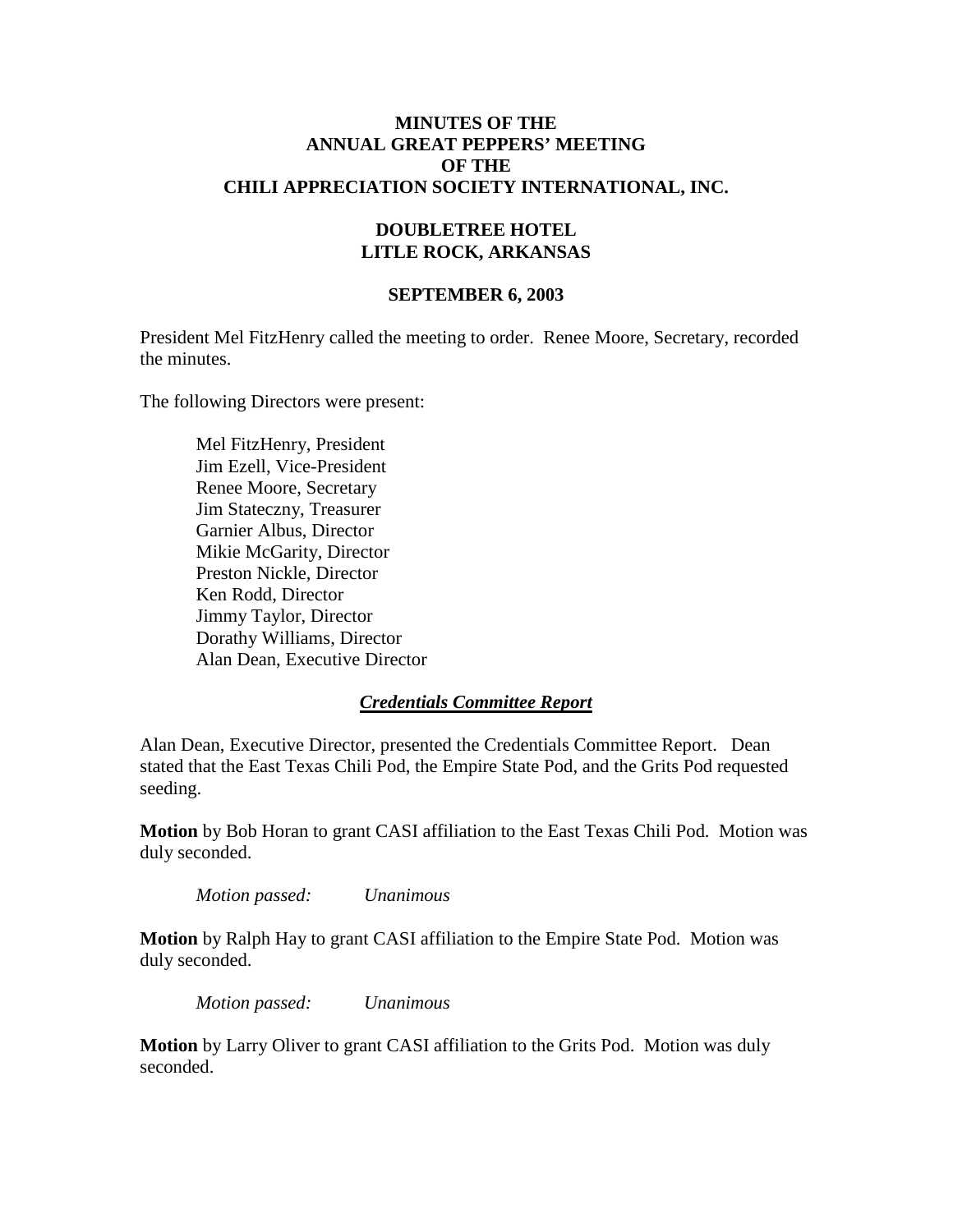Minutes of the Great Peppers' Meeting – September 6, 2003 Page 2 of 16

*Motion passed: Unanimous*

Secretary Renee Moore called the roll, and President FitzHenry declared a quorum present.

The following Pods were not in attendance:

Del Rio International Pod Golden Triangle Pod North Georgia Chili Cook Association Pepe's Pod Rose City Pod Route 66 Chiliheads

### *Welcome/Report of the 2003 Meeting Committee*

Bo Prewitt welcomed the delegates to the Great Peppers' Meeting. Prewitt expressed appreciation to all those who had assisted with preparations for the meeting.

## *Response*

The President, on behalf of the Board of Directors and membership, thanked all those involved for the excellent meetings, hospitality, and accommodations.

## **BOARD REPORTS**

#### *President's Message*

President FitzHenry addressed the group and welcomed all delegates and guests to the meeting. FitzHenry commented that CASI was strong, the 2002 TICC event was a success while not as profitable as in prior years, and he looked forward to an even better event at TICC 2003.

FitzHenry urged Great Peppers, Regional Referees and Area Referees to read the rulebook and know the rules. This is a critical area.

## *Minutes of Previous Meeting*

The Secretary presented the Minutes of the Great Peppers' Meeting held September 7, 2002, in Tempe, Arizona.

**Motion** by Guy Smith to approve the minutes of the prior meeting. The motion was duly seconded.

*Motion passed: Unanimous*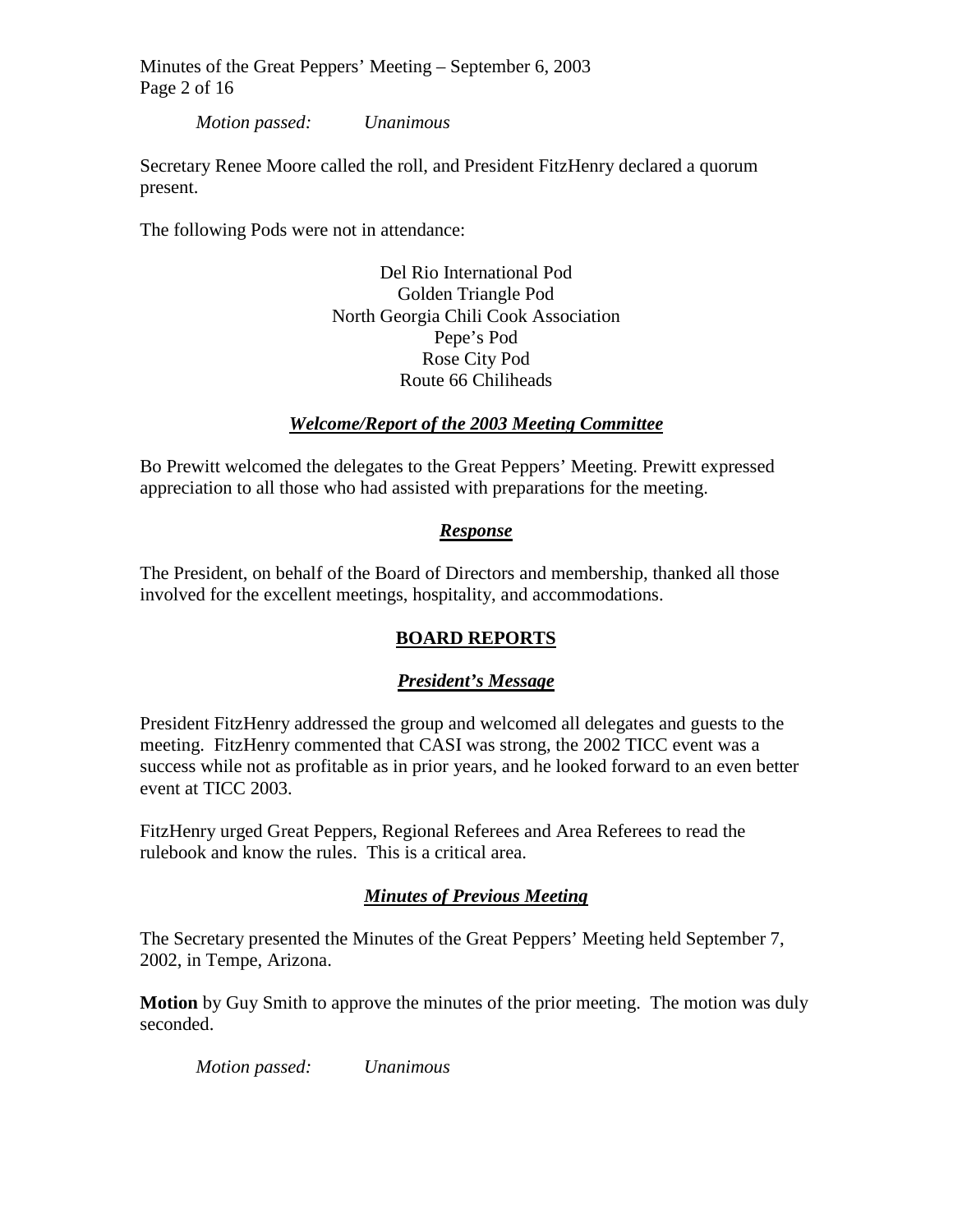# *Rancho CASI de los Chisos*

Jimmy Taylor reported that the area along the roadway just before entering the Old 320 has been excavated to provide added room for vendor parking and, hopefully, free some space for showmanship teams. The rocks from the excavated area have been placed around the perimeter of the Old 320 and vegetation was kept and replanted.

Several buildings have been moved for better access, and a new front entrance building is in place. Taylor announced that Ken Rodd will hold a "Happy Hour" in the spectator area concession building on Thursday from 2:00-4:00 p.m.

Taylor reported that construction has begun on the Ranch cell tower. Cell service is available in the Terlingua area from all providers with the exception of T-Mobile and Nextel.

Taylor announced that the Board had approved the construction of CASI City Hall at an estimated cost of \$10,000.00. This building will provide space for the Fire/EMS and security personnel. The building will be placed just to the left of the entrance building. Taylor stated that funding would be solicited from Pods and individuals whose names would be placed on the building when complete.

Contributions were pledged from the Pod on the Pedernales-\$100, Piney Woods Pod- \$100, North of Brazos Pod and Cowtown Pod-\$1000, Dixie Johnson-\$100, Sunshine State Pod-\$100, State of Alabama Pod-\$100, Florida on the Panhandle Pod-\$100, New Mexico Chili Society-\$200, Black Gold Pod-\$100, and Chili Appreciation Society of Arizona-\$150.

## *Old 320*

Robert Schrade, Alcalde, reported that one Old 320 space is currently available and has been offered to the individual at the top of the waiting list.

The President thanked Mr. Schrade for the work he does at TICC.

## *Terlingua International Chili Championship*

President FitzHenry thanked all those who donated funds for the purchase of the new tables last year.

FitzHenry expressed appreciation to Vickie Childers for agreeing to again coordinate the school supplies, Christmas toys, and highway cleanup projects. Everyone was reminded to bring Christmas toys to Terlingua children between the ages of 4 and 11 years.

The beer concessions will be open Tuesday through Saturday this year, with limited hours of operation on Tuesday and Wednesday.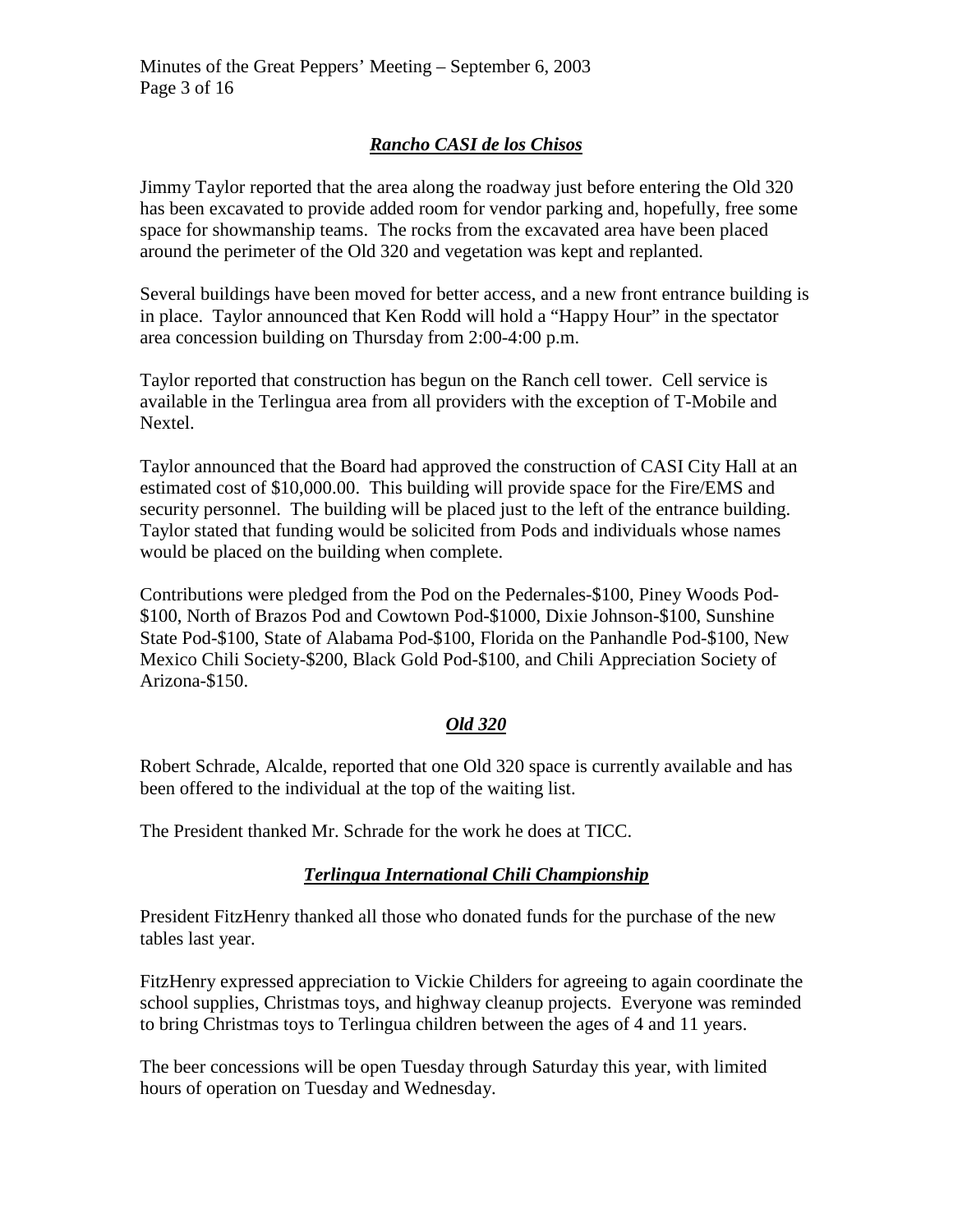Minutes of the Great Peppers' Meeting – September 6, 2003 Page 4 of 16

Water will again be available at the Study Butte Water Corporation.

Parking space is limited, and everyone is encouraged to be considerate of others and park safely. Parking is on a first come, first serve basis with no saving of spaces for late week arrivals.

## *Tallymaster*

Garnier Albus thanked Bill Pierson for the work performed as Tallymaster during the current chili year.

Bill Pierson stated that to date 458 cookoffs have been reported consisting of 14,100 cups of chili judged, raising funds of \$835,700. There are 367 qualified cooks and 148 qualified show teams. Pierson asked for volunteers to assist with registration at TICC.

Pierson thanked all the Great Peppers and Referees for the assistance in the timely reporting of cookoffs. At this time, there are no delinquent cookoffs.

# *Membership*

Mikie McGarity reported that we currently have 1,646 members and 45 corporate members representing 46 states as well as areas outside the United States. Note: Refer to the CASI Membership Report provided at the Great Peppers' Meeting for more information.

McGarity encouraged everyone to think of new methods to solicit members to CASI. CASI needs new people, new blood and new enthusiasm to combine with the present membership.

## *Sponsorship*

Jim Ezell announced the TICC 2003 sponsors:

Ancira Motor Homes and Travel Trailers – Gold and Pavilion Sponsor Glazer's Distributors (Corona Light, Jose Cuervo & Jose Cuervo Tradicional) – Gold Bruce Foods (Louisiana Hot Sauce and Mexene Chili Powder) – Silver and Wings Sponsor Hill Country Software & Support – Silver Miller Brewing & Valley Distributing (Miller Lite) – Silver Desert Eagle Distributing (Budweiser) – Silver Novartis (Maalox & GasX) – Silver and Beans Sponsor Renfro Foods (Mrs. Renfro's Salsa) – Silver and Salsa Sponsor Lajitas Resort - Silver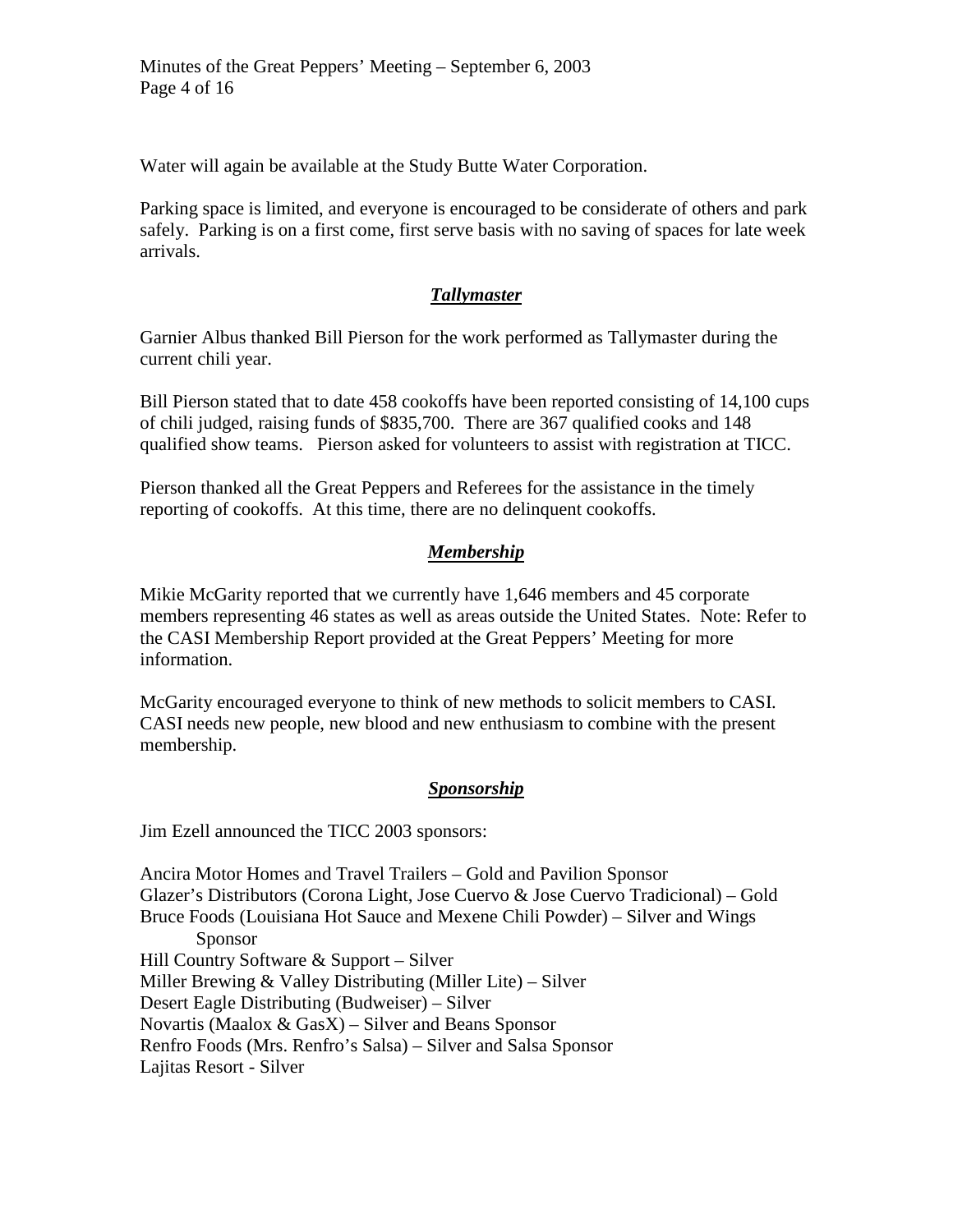Ezell announced the TICC 2003 Friends of CASI as Irving Elks Lodge and the Texas Lottery Commission

Ezell stated that his goal when assuming Sponsorship was to secure contributions in the amount of \$50,000; that goal has been exceeded.

## *Terlingua Trails*

Jim Stateczny introduced Bob Horan and thanked him for the work he has done as the *Terlingua Trails* Editor. Stateczny expressed appreciation to all the monthly contributors for their contributions to the newspaper.

Stateczny advised that due to problems with color printing the *Trails* would go back to a black and white format.

# *Chilicity*

Preston Nickle reported that he has been responding to numerous emails relative to CASI and TICC. Nickle will be mailing news releases relative to TICC to more than 200 members of the news media six weeks prior to the event. CASI members are encouraged to submit media names to him for news release purposes.

Nickle reported that Ken Rodd had involved CASI with the Passport America program. For every membership that Passport America receives from CASI, \$10.00 is contributed to the National Scholarship Fund.

Nickle stated that Sue Caffey has been approved to sell fire ant insect control products in the TICC concession booths this year. Ms. Caffey will donate \$5.00 from the sale of each bottle to the National Scholarship Fund.

# *CASI Scholarships*

Hut Brown thanked the Scholarship Committee members for their assistance and thanked all Pods and individuals for their donations to the Fund.

Brown reported that there currently are 11 CASI scholarship recipients attending college and introduced Jennifer Lee, one of the scholarship recipients who was attending the Great Peppers' Meeting.

Brown expressed appreciation to the Board for supporting the scholarship program and to the Great Peppers for distributing the scholarship applications to interested students.

Mel Fitzhenry thanked Mr. Brown and his Committee for the work they do.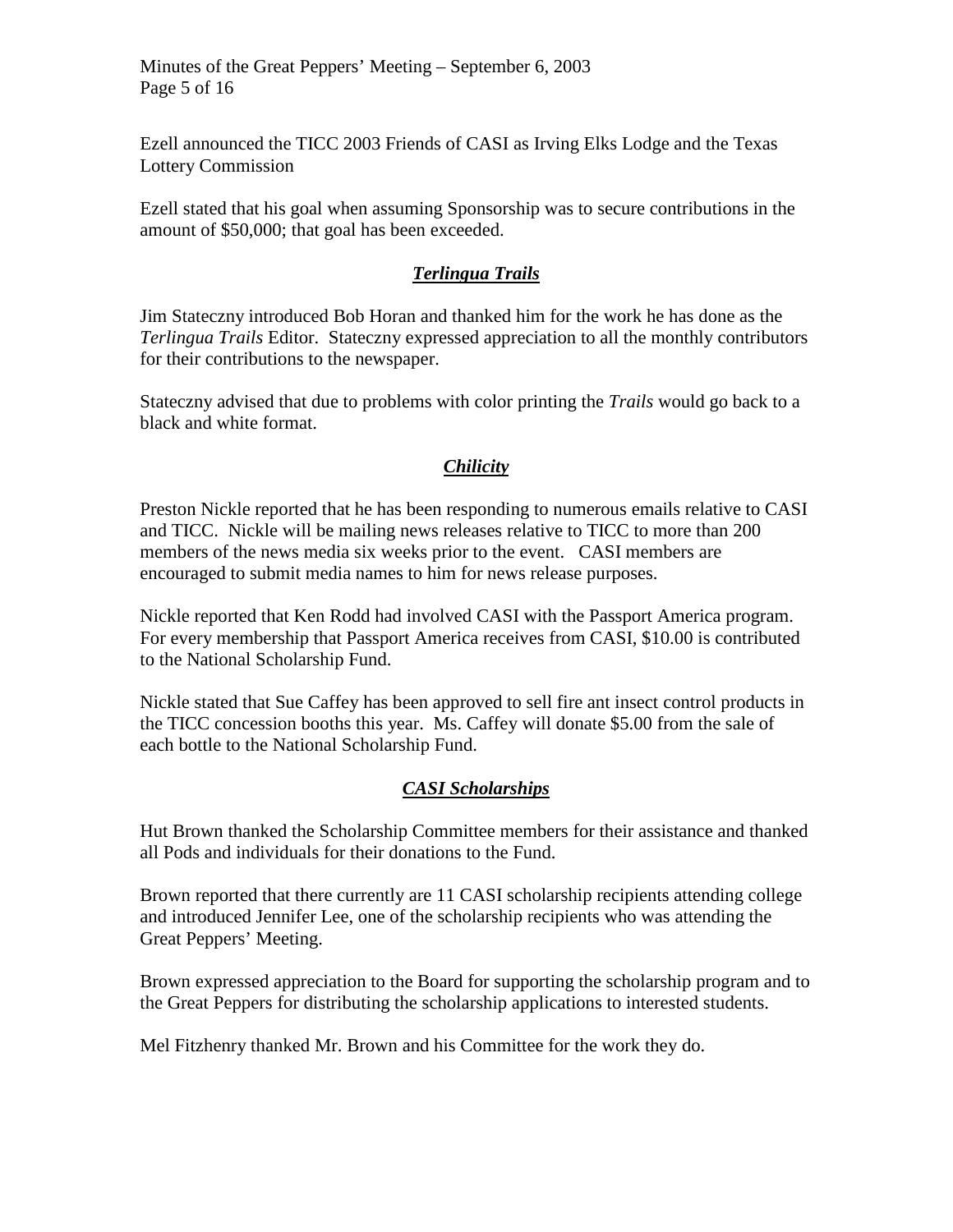Minutes of the Great Peppers' Meeting – September 6, 2003 Page 6 of 16

FitzHenry reported that there had been a \$4,000 anonymous donation made to the National Scholarship Fund and expressed appreciation to the donors.

**Motion** by Preston Nickle for a 15-minute recess. The motion was duly seconded.

*Motion passed: Unanimous*

### *Memorial Board*

Renee Moore asked the Great Peppers to review the Memorial Board listing provided in their packets and report corrections or additions to Moore. A plastic cover is being fabricated to place over the Memorial Board to protect it from the elements.

## *Financials*

Preston Shaw presented the annual Internal Audit of the 2002 financial records and the 2002 Great Peppers' Meeting.

Jim Stateczny presented the financial statements for the prior year and discussed income, expenses, revenue growth, sponsorships and charitable donations occurring in 2003. Stateczny encouraged the Great Peppers to make this report available to Pod members.

Note: Refer to the Tax Statements and Reporting Documents Report provided at the Great Peppers' Meeting for more information.

The National Scholarship Fund monies are restricted as to their use, as is the Life Membership Fund. The Great Peppers' Meeting Fund maintains a balance of \$10,000 with excess funds transferred to the General Fund.

Stateczny reported that the new Tallymaster program is now available with distribution scheduled to begin in the next few weeks.

Stateczny reported on the services to be offered to the membership if an increase to the packet fee is approved. Proposed services include providing laptop computers for the Tallymaster, Membership Director and Upcomings Director which would be linked to the CASI server to provide members with easy access to upcoming cookoffs, membership status, current points record, etc. The question each Great Pepper has to ask themselves is: Do you want to consolidate the CASI data? Do you want to provide web access to the information? Are these upgrades worth the expense?

The General Fund needs "wiggle room" that funding doesn't currently provide. Of the \$3.00 per cook paid to CASI from each cookoff, \$1.00 goes to administrative costs, \$1.00 goes to insurance, and the remaining \$1.00 goes to the Great Peppers Meeting Fund.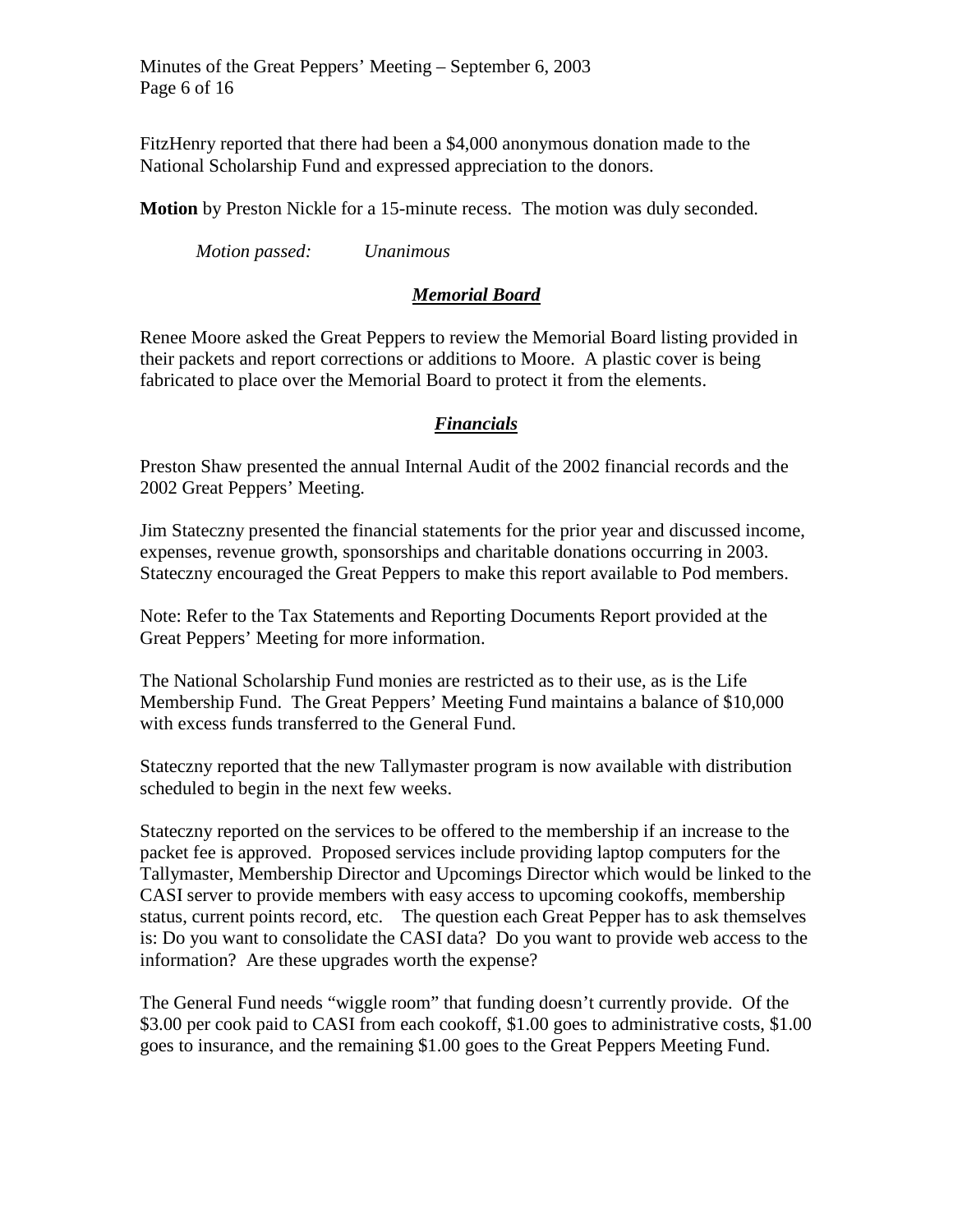# *Report of the Executive Director*

Alan Dean expressed appreciation to the CASI membership and the Board for their support, hard work, and dedication to CASI. Additionally, Dean thanked his wife for her support.

Dean announced that the CASI insurance coverage now covers the Great Peppers Meeting, TICC, and all cookoffs. Numerous cookoffs have requested the proof of insurance during the past chili year.

Dean stated that volunteers would be needed at TICC this year to work the front gate, registration, and concessions. Anyone interested should contact Dean or the individuals in charge of the specific areas.

Dean clarified that all Great Peppers, Pod Officers, Regional Referees and Area Referees must be members of and support CASI, as well as the Terlingua International Chili Cookoff.

# **CALL FOR UNFINISHED BUSINESS**

No unfinished business to be discussed.

**Motion** by Ralph Hay that the meeting recess for lunch. Motion was duly seconded.

*Motion passed: Unanimous*

Mel FitzHenry announced that the North of the Brazos Pod will be having their annual stew feed at TICC on Wednesday at 5:00 p.m.

Renee Moore reported that a CASI cookbook would be produced. Members are encouraged to submit all recipes, not just chili, to Moore or Mikie McGarity.

Jimmy Taylor stated that a Texas Great Peppers' caucus was held on Friday and the Blanco County Fairgrounds, Johnson City, Texas, will be the location for the Texas Men's State Cookoff in 2004.

Taylor also reported that handicap parking would be provided at TICC in the Old 320 area on Saturday for those requiring such. A CASI issued handicap placard will be required and can be obtained when registering at TICC. Please bring proof of need; i.e., vehicle handicap placard, doctor's statement, etc. Only small vehicles; i.e., scooters, golf carts, will be allowed.

Mikie McGarity and Jim Ezell presented the 2003 TICC poster.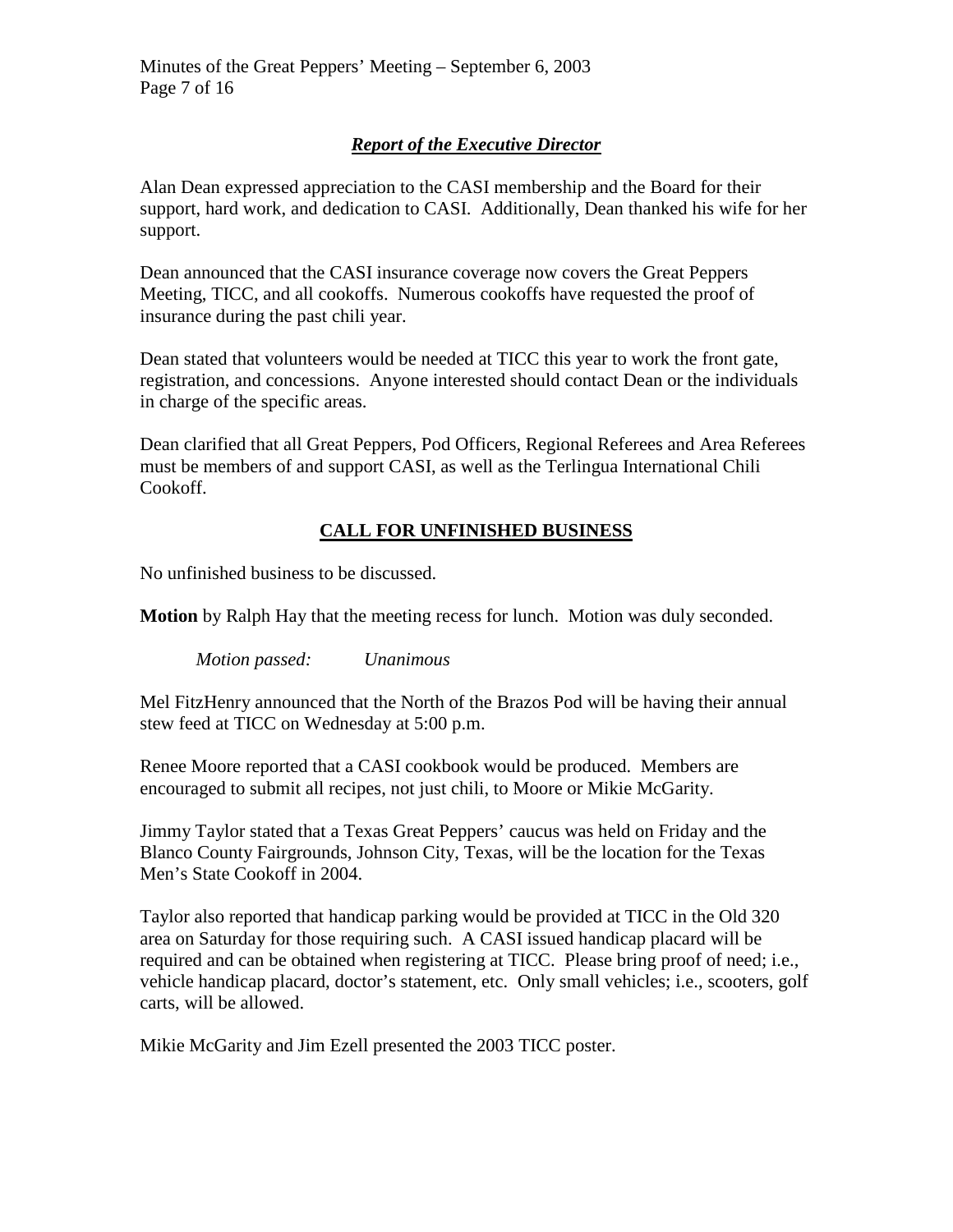### **CALL FOR NEW BUSINESS**

#### *Rules Change Proposals*

**Motion** by Bruce Stewart, Dallas Area Metroplex Pod, that Rule I.B. One Chili Per Cook, be changed to read: I.B. *Only* One *Pot* of Chili Per Cook. Each head cook is responsible for preparing one pot of chili that he or she intends to be judged and turning in one judging cup from that pot. No more than one judging sample can be taken from any one pot. The motion was duly seconded.

| Motion failed: | Aye     |          |
|----------------|---------|----------|
|                | Nay     | 68       |
|                | Abstain | $\theta$ |

**Motion** by Larry Kennison, Highland Lakes Pod, that Rule II.A.1. Preparation be changed to read: A duplicate set of numbers *provided by CASI* must be used, and attached *to the cup per guidelines unless tickets do not arrive in time. Commercial twopart tickets may be used, but must stay attached to the cup until the cook removes and signs the ticket. The remaining text a. and b. in the present Rule would be deleted.* The motion was duly seconded.

After a discussion, **Motion** by Larry Kennison, Highland Lakes Pod, to amend the previous motion to read: A duplicate set of numbers *provided by CASI should* be used. The motion was duly seconded.

| Motion passed: | Aye     | 65       |
|----------------|---------|----------|
|                | Nav     |          |
|                | Abstain | $\theta$ |

**Motion** by Larry Kennison, Highland Lakes Pod, that the rule be accepted as amended. The motion was duly seconded.

| Motion passed: | Aye     | 69       |
|----------------|---------|----------|
|                | Nay     |          |
|                | Abstain | $\theta$ |

**Motion** by Larry Kennison, Highland Lakes Pod, that Rule II.A.3. Tampering be amended to read: Any cup that appears to have been marked or altered will be referred to the head judge for a ruling concerning disqualification. The motion was duly seconded.

| Motion passed: | Aye     | 41       |
|----------------|---------|----------|
|                | Nay     | 22       |
|                | Abstain | $\theta$ |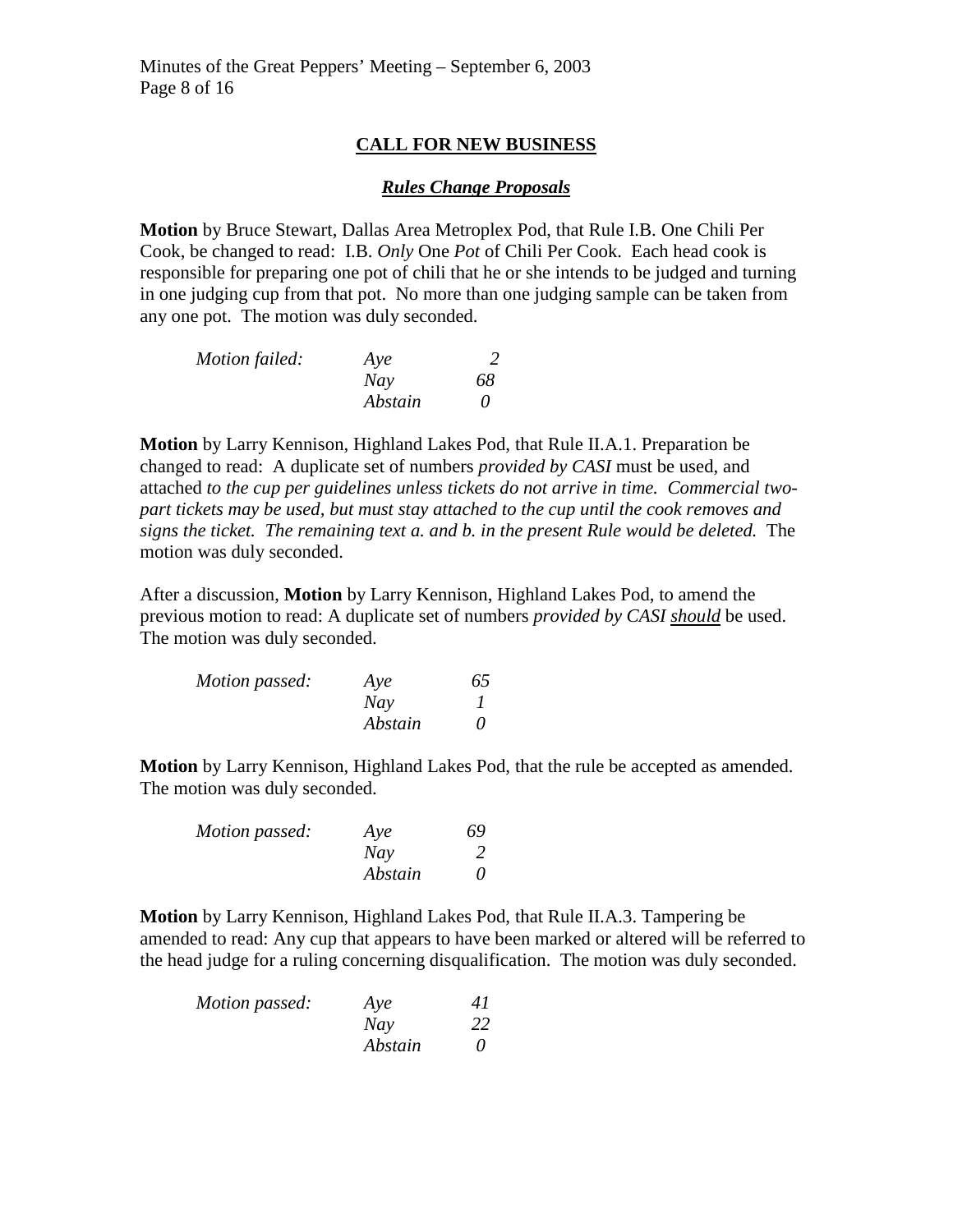Minutes of the Great Peppers' Meeting – September 6, 2003 Page 9 of 16

**Motion** by Larry Kennison, Highland Lakes Pod, that rule II.F. Tabulating Results, 1. Tabulate Results in Observable Area, be changed to read: Tabulation must be done in an area designated for tabulating that provides accessibility to observers and protection for judging sheets and computer equipment (if used). The head judge and/or CASI cookoff Referee will observe tabulation, which must be done by *four (4)* or more persons. The chili receiving the highest score will be the winner, placing in reverse order to tenth place for CASI points.

*Motion failed for lack of a second..*

**Motion** by Larry Burruss, Purgatory Creek Pod, to change Rule II.F.2. Tie Breaking (Final Table) to read: All final judges' sheets will be used for tabulating results. If ties result, one judging sheet will be chosen at random to break the ties. If ties are still present, a second sheet will be chosen at random for tie breaking of remaining tied scores. A third or fourth sheet will be used to further break ties. A tie breaking panel of three judges, who meet the criteria for final judges and who have not judged that day, may also be used. *At TICC, for ties involving 1st place chili, ties will be broken using a tie-breaking panel of three judges who meet the criteria for final judges and who have not judged that day. It is recommended that ties be broken in this manner at State, Regional, International and other automatic qualifying cookoffs.* The motion was duly seconded.

| Motion passed: | Aye     | 43 |
|----------------|---------|----|
|                | Nay     | 22 |
|                | Abstain | 0  |

**Motion** by Larry Burruss, Purgatory Creek Pod, to change Rule II.G.1. Method of Announcing to read: Winning chili numbers will not be revealed until announcement of winners. At that time, the secret number that is affixed to the outside of each cup will be removed and passed to the announcer. (Persons announcing, monitoring judging, or refereeing may cook if they so choose; however, if cooking that day, they must appoint persons who did not cook to fulfill their duties during the announcement of the winners.) *If a person fails to appoint a stand-in, then that person will not be eligible for show or chili points that day.* The motion was duly seconded.

| Motion failed: | Aye     | 3        |
|----------------|---------|----------|
|                | Nay     | 65       |
|                | Abstain | $\theta$ |

**Motion** by Alan Dean, Executive Director, that an administrative change be made that Rule IV. Showmanship Judging Rules, G. Alcoholic Beverages, be moved to Rule III. Showmanship Rules, 6. Alcoholic Beverages. The motion was duly seconded.

*Motion passed.*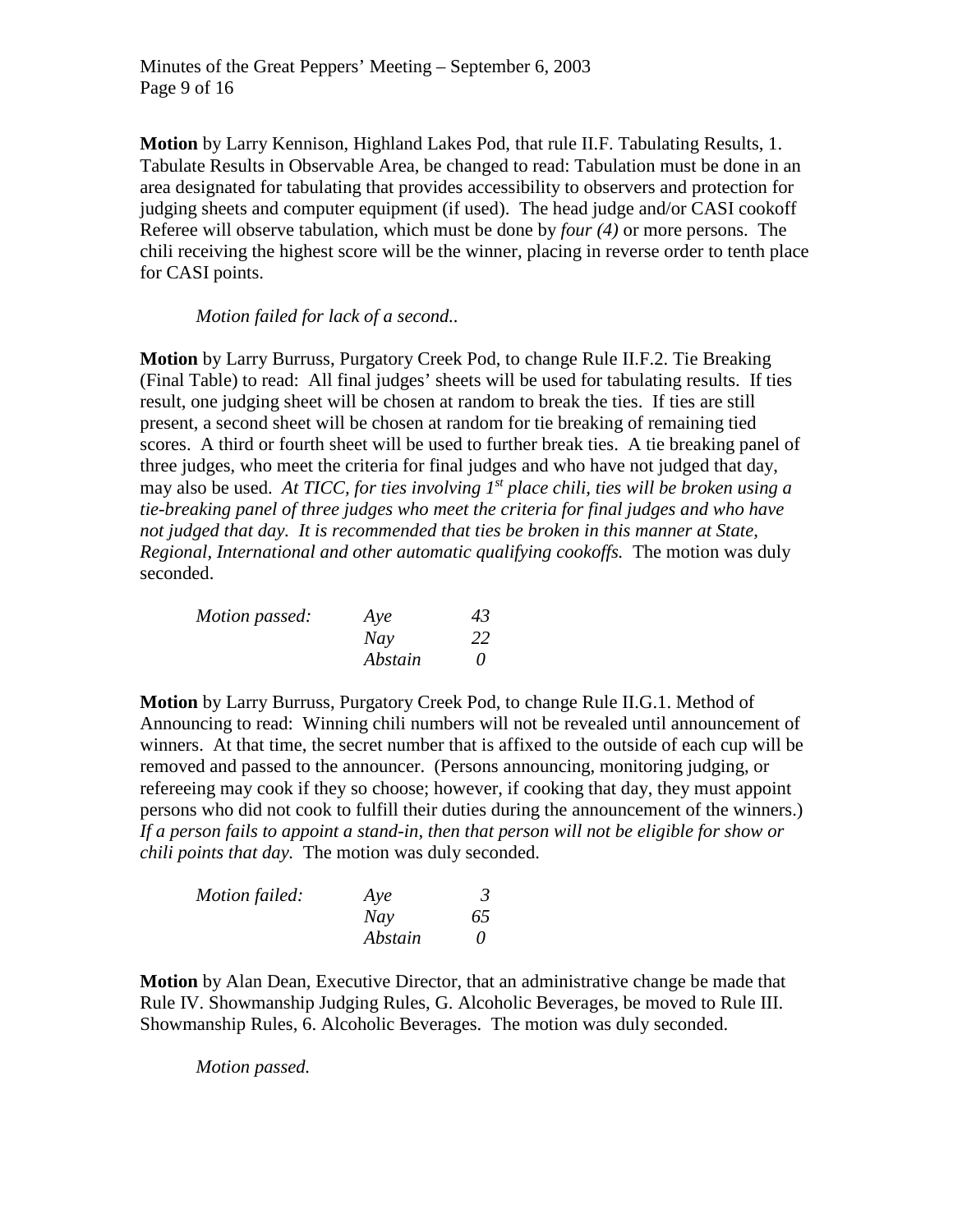**Motion** by Alan Dean, Executive Director, that an administrative change be made at Rule V.A.1. Obtain a CASI Rules Packet to change the address from Golden Poppy Loop, Belton, Texas to P.O. Box 39, Terlingua, Texas 79852-0039. The motion was duly seconded.

### *Motion passed.*

**Motion** by Larry Kennison, Highland Lakes Pod, to change rule V.A.5. Have Required Number of Eligible Cooks Present and Cooking to read: The number of *cups of chili turned in for judging* required to sanction a cookoff is fifteen (15), regardless of the number of state cookoffs in any given chili year. At Regional and International Championships, a minimum of twenty-five (25) *cups of chili must be turned in for judging*. (See Page 10, Section VI.A3.) The CASI official at each cookoff will verify the minimum number of cooks required for sanctioning at that event. The motion was duly seconded.

After a discussion, **Motion** by Larry Kennison, Highland Lakes Pod, that motion be amended for the rule to read: The number of *cups of chili, turned in for judging by cooks who were present and cooking,* required to sanction a cookoff is fifteen (15), regardless of the number of state cookoffs in any given chili year. At Regional and International Championships, a minimum of twenty-five (25) *cups of chili must be turned in for judging*. (See Page 10, Section VI.A3.) The CASI official at each cookoff will verify the minimum number of cooks required for sanctioning at that event. The motion was duly seconded.

| Motion to amend passed: | Aye     |    |
|-------------------------|---------|----|
|                         | Nay     | 18 |
|                         | Abstain | 3  |
| Motion passed:          | Aye     | 42 |
|                         | Nay     | 28 |
|                         | Abstain |    |

**Motion** by Dan Grannan, North of Waco Pod, to postpone consideration of the change to Rule V.A.6. Send Results Sheet, Entry List, and Fees to CASI Within 30 Days, until the end of the rules change proposals. The motion was duly seconded.

#### *Motion failed.*

**Motion** by Alan Dean, Executive Director, to change Rule V.A.6 Send Results Sheet, Entry List, and Fees to CASI Within 30 Days to read: The CASI official for the cookoff must forward an entry list, complete with names and addresses, official CASI Results Sheet, as well as three dollars (\$3.00) for each cook entered in each cookoff to CASI (e.g., 38 cooks entered, send CASI \$114.00 along with the Results Sheet and entry list), plus *twenty-five dollars (\$25.00)* for the cookoff registration fee; and to change Rule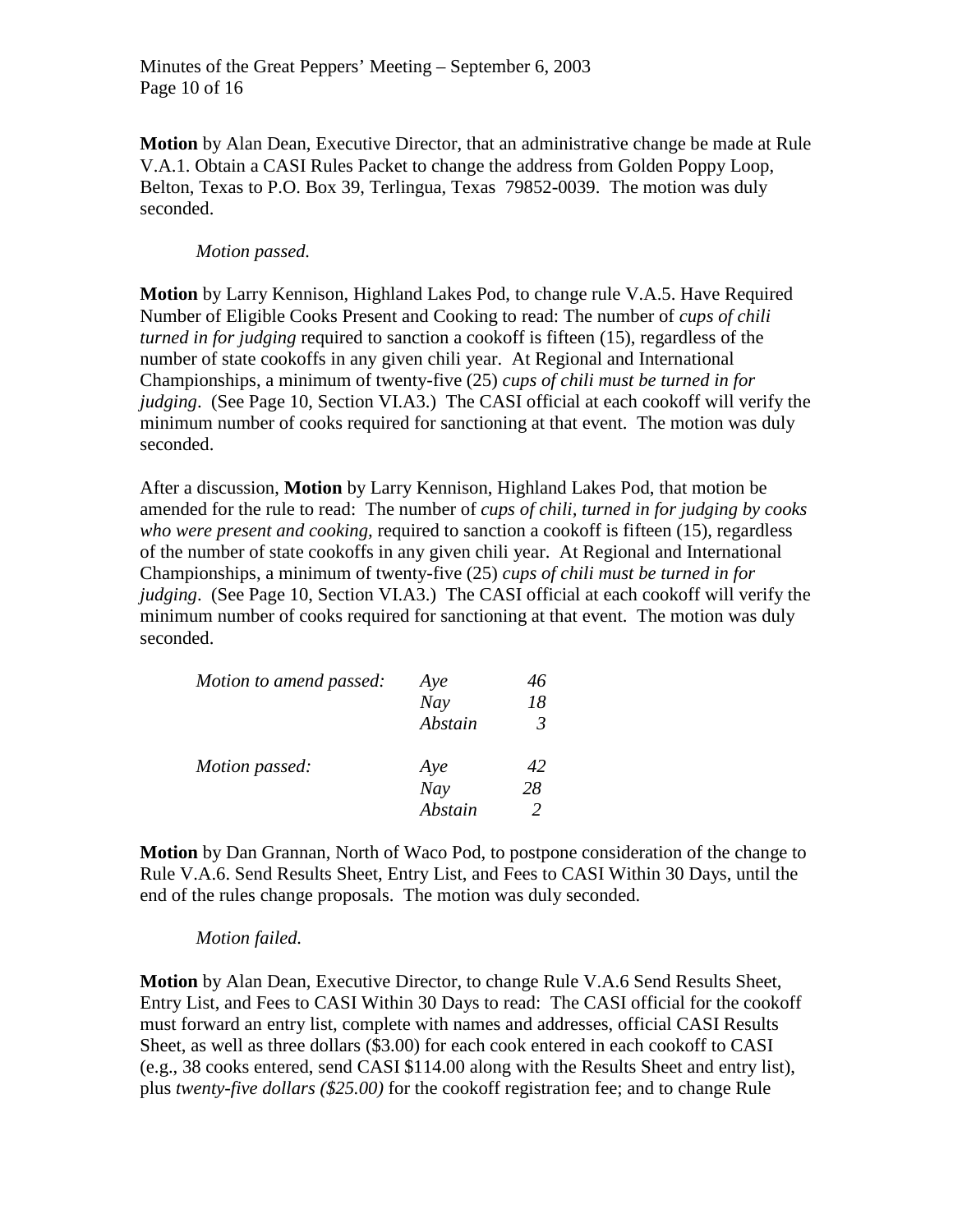Minutes of the Great Peppers' Meeting – September 6, 2003 Page 11 of 16

V.A.6.3. to read: A check or money order made payable to CASI for three dollars (\$3.00) per cook, plus *twenty-five dollars (\$25.00)* for cookoff registration.

**Motion** by Guy Smith to amend the 2002 Proposed Rule Change requesting that the packet fee be increased to \$10.00 to request that the increase be to \$25.00 as proposed by Mr. Dean. The motion was duly seconded.

| Motion to amend passed: | Aye     |    |
|-------------------------|---------|----|
|                         | Nay     | 22 |
|                         | Abstain |    |
| Motion passed:          | Aye     | 42 |
|                         | Nay     | 33 |
|                         | Abstain |    |

**Motion** by Larry Kennison, Highland Lakes Pod, to amend the 2002 Proposed Rule Change so that Rule VI.A.3. Number of Cooks would be changed to read: At Regional and International Championships, a minimum number of twenty-five (25) *cups of chili must be turned in for judging by cooks who were present and cooking* (one entry per individual per cookoff). State championships require the same number of *cups of chili turned in for judging* as is required for all other CASI-sanctioned cookoffs. (See Page 8, Section V.A.5.) For State men's championships, the required minimum number of *cups of chili turned in for judging* must be *prepared* by male cooks *who were present and cooking*; conversely, for State women's championships, the minimum number of *cups of chili turned in for judging* must be *prepared* by female cooks *who were present and cooking*. All cooks must be eighteen (18) years of age as of cookoff date. The motion was duly seconded.

### *Motion to amend passed.*

**Motion** by Larry Kennison, Highland Lakes Pod, that the last sentence of Rule VI.A.3. Number of Cooks be changed to read: All cooks must be *at least* eighteen (18) years of age. The motion was duly seconded.

#### *Motion passed.*

**Motion** by Bob Horan, Space City Pod, to accept rule changes to Rule VI.A.3. Number of Cooks to read: At Regional and International Championships, a minimum number of twenty-five (25) cups of chili must be turned in for judging by cooks who were present and cooking (one entry per individual per cookoff). State championships require the same number of cups of chili turned in for judging as is required for all other CASIsanctioned cookoffs. (See Page 8, Section V.A.5.) For State men's championships, the required minimum number of cups of chili turned in for judging must be prepared by male cooks who were present and cooking; conversely, for State women's championships, the minimum number of cups of chili turned in for judging must be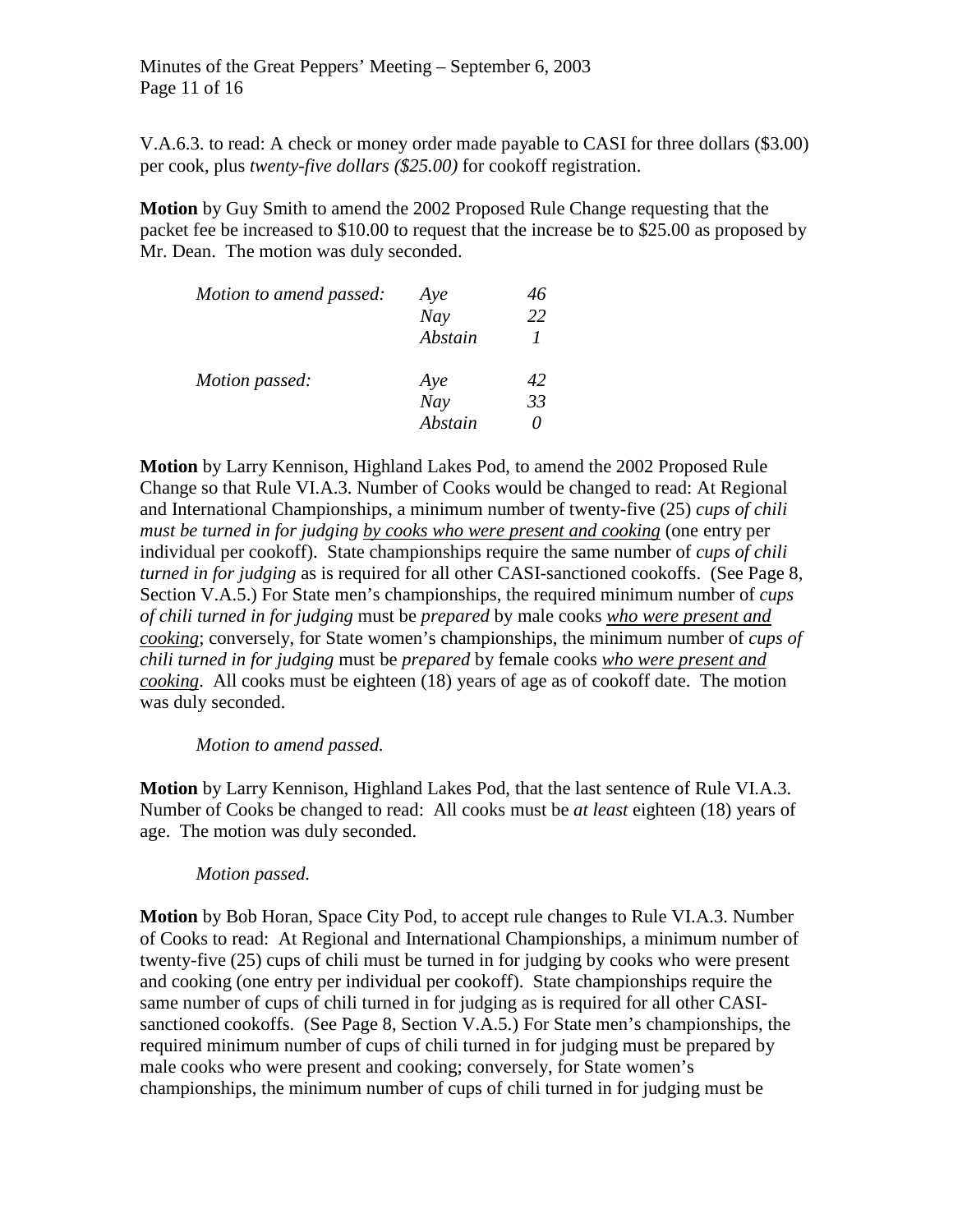*prepared* by female cooks who were present and cooking. All cooks must be at least eighteen (18) years of age as of cookoff date.

### *Motion passed.*

Alan Dean requested and received unanimous consent of the delegates to deviate from the printed agenda to allow a presentation by Jake Austed, Turner Publishing Company.

Mr. Austed presented information to the delegates relative to a coffee table book that his company wishes to produce to include a history of CASI, pictures, a biography of past champions, recipes, etc. This will be produced at no cost to CASI, and CASI will receive 5% of the gross sales.

**Motion** by Richard Knight, Heart of Tennessee Pod, that Rule VI.B. Establishing Open Championships, 1. State Men's and Women's Open Championships, be changed to read: In addition to a State Championship, separate state men's and women's open championships may be applied for at the Annual CASI Great Peppers' Meeting. A Pod or Pods in a state not having a currently recognized men's and/or women's open championship, but where *the state was recognized as a 12-point state for TICC qualification* in the prior cooking year, may apply for CASI approval. The state involved must maintain the minimum requirements of *being recognized as a 12-point state* for continuance of a state open championship. (Any state falling below the required *12-point level,* exclusive of the men's and or women's state open championships, *would have a one-year probation period to meet the initial requirements for a men's and women's state open championship. If the initial requirements are not met during this one-year probation period, then the men's and women's championships would not be recognized until the initial requirements for a state open championship were met; the Pod or Pods in the state then could reapply at the Annual CASI Great Peppers' Meeting.)* The motion was duly seconded.

## *Motion passed.*

**Motion** by Randy Moore, State of Alabama Pod, that Rule VII. The CASI Terlingua International Chili Championship (TICC), E. Qualification for CASI TICC, 2. Qualified Showmanship Teams, be changed to add: *a. Past Champions – CASI TICC 1st place winners in Large Show and Small Show will be eligible for the CASI TICC immediately following their win.* The motion was duly seconded.

## *Motion passed.*

**Motion** by Bruce Stewart, Dallas Area Metroplex Pod, that Rule VII. The CASI Terlingua International Championship (TICC), E. Qualification for CASI TICC, 2. Qualified Showmanship Teams, be changed to add a new paragraph to read: *To perform showmanship at TICC, the show team captain must be a paid CASI member. A*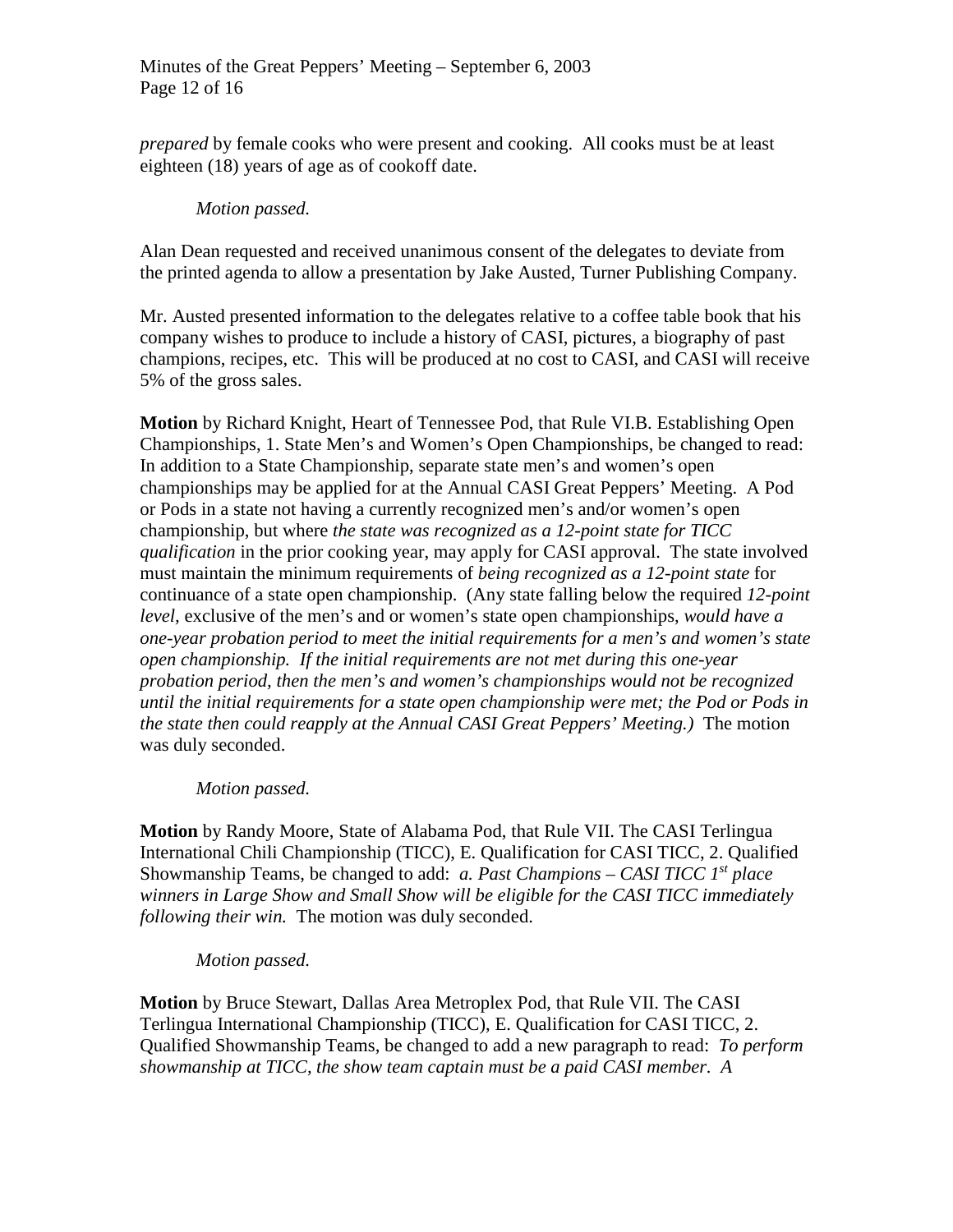*"member" is one who has paid annual dues for the current year or has become a life member of CASI.* The motion was duly seconded.

## *Motion passed.*

**Motion** by Larry Kennison, Highland Lakes Pod, that language found on pages 16 (CASI Referee) and 25 (CASI Cookoff Referee's Duty) under VIII. Guidelines for Organizing Chili Cookoffs be changed so that both areas read the same. The motion was duly seconded.

## *Motion passed.*

**Motion** by Monica Parker, CASINOVA Pod, that language found on pages 16 (CASI Referee) and 25 (CASI Cookoff Referee's Duty) under VIII. Guidelines for Organizing Chili Cookoffs, have a sentence added to them to read: *Attend cookoff in time so observe cooks' registration and attend cooks' meeting.* The motion was duly seconded.

## *Motion passed.*

Alan Dean requested and received consent of the delegates to consider a proposed rule change which was submitted by Space City Pod for consideration at last year's Great Peppers' Meeting. Dean stated that he had corresponded with Walter Caldwell, Space City Pod, regarding the proposed rule change. Dean understood that Caldwell wanted to withdraw the proposal; however there was a misunderstanding and the proposal does require consideration.

**Motion** by Walter Caldwell, Space City Pod, to delete Rule I.E. Filling Cup. The motion was duly seconded.

*Motion failed.*

# *Site Selections*

Site selection for 2004 Opens, Regionals and Internationals, requests for waivers, and 2005 Great Peppers' Meeting location:

**Motion** by Larry Oliver, FLOP Pod, that a waiver and approval be granted for the Southeast Regional Cookoff to be held in September 2004 in Warwick, Georgia. The motion was duly seconded.

*Motion passed: Unanimous*

**Motion** by Lyman Wilkinson, Colorado Chili Pod, to hold the 4 Corners Regional Open in August 2004 in Red River, New Mexico. Motion duly seconded.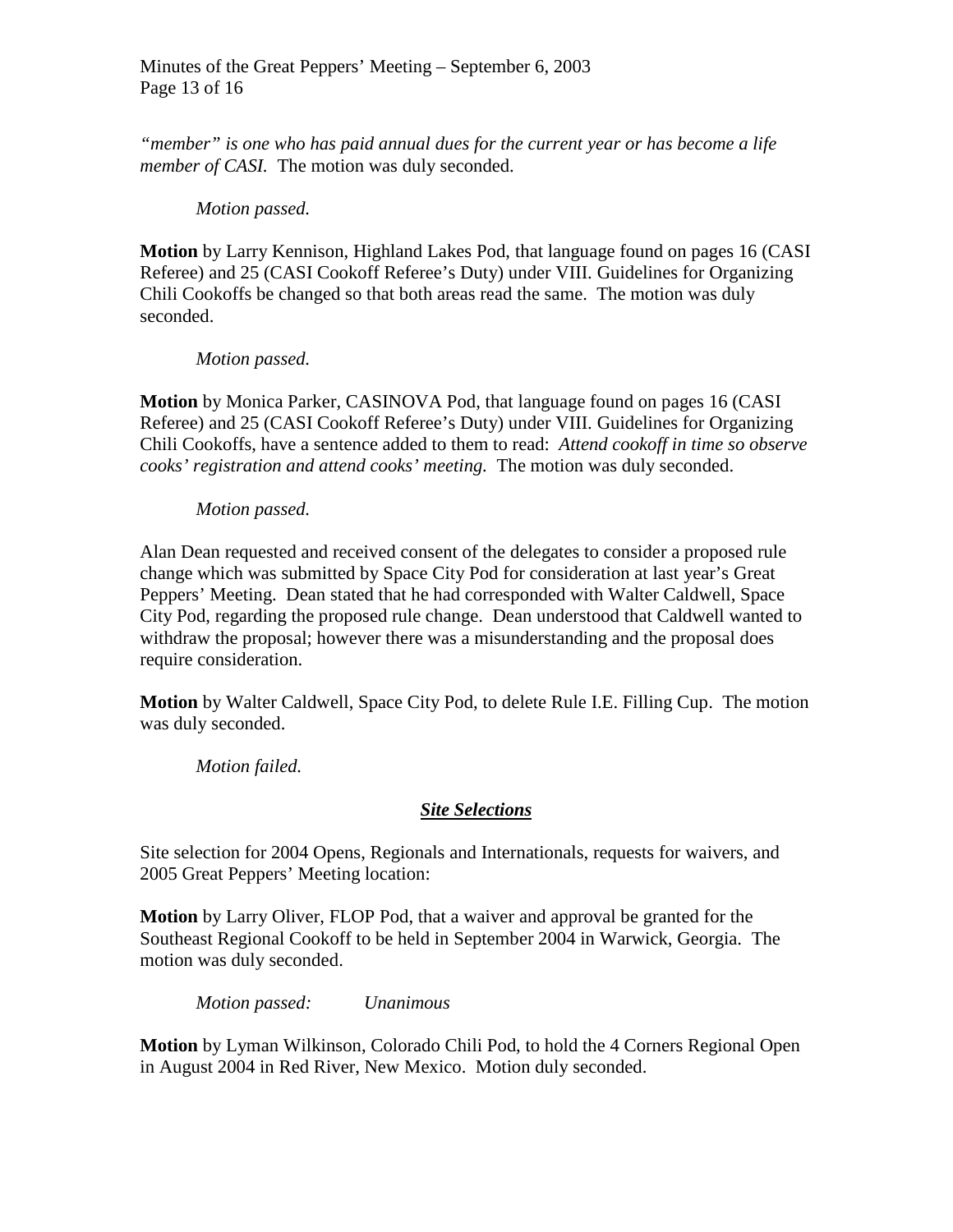Minutes of the Great Peppers' Meeting – September 6, 2003 Page 14 of 16

*Motion passed: Unanimous*

**Motion** by Vickie Childers that the Tri-State Open (Make-A-Wish Cookoff) be held in Amarillo, Texas, on January 10, 2003. Motion duly seconded.

*Motion passed: Unanimous*

**Motion** by Glynn Gaines, North of the Brazos Pod, to hold the Southwest Regional Open on Memorial Weekend 2004 in Wichita Falls, Texas. Motion duly seconded.

*Motion passed: Unanimous*

**Motion** by Alan Dean to hold the Eastern Regional Open in March 2004 in Aberdeen, Maryland. Motion duly seconded.

*Motion passed: Unanimous*

**Motion** by Preston Shaw, Heart of Tennessee Pod Regional Referee, to hold the Mid-South Regional Open at Parker's Crossroads, Tennessee, on June 11, 2004. Motion duly seconded.

*Motion passed: Unanimous*

**Motion** by Mike Mayenschein, Green Country Chili Pod, to recognize the Mid-West Regional Open, comprised of the states of Oklahoma, Kansas, Missouri and Nebraska, and approve said open on October 18, 2003, in Lenexa, Kansas. Motion duly seconded.

*Motion passed: Unanimous*

#### *Upcoming Great Peppers' Meetings*

**Motion** by Preston Nickle to deviate from the printed agenda to permit presentation by the 2004 Great Peppers' Meeting Committee during the tallying of votes. Motion duly seconded.

*Motion passed: Unanimous*

**Motion** by Sammie Plant, San Angelo Cookers Association, that San Angelo, Texas, be the site for the 2005 Great Peppers' Meeting. Motion duly seconded.

*Motion passed: Unanimous*

**Motion** by Chuck Taylor, State of Texas Pod, that Austin, Texas, be the site for the 2006 Great Peppers' Meeting. Motion duly seconded.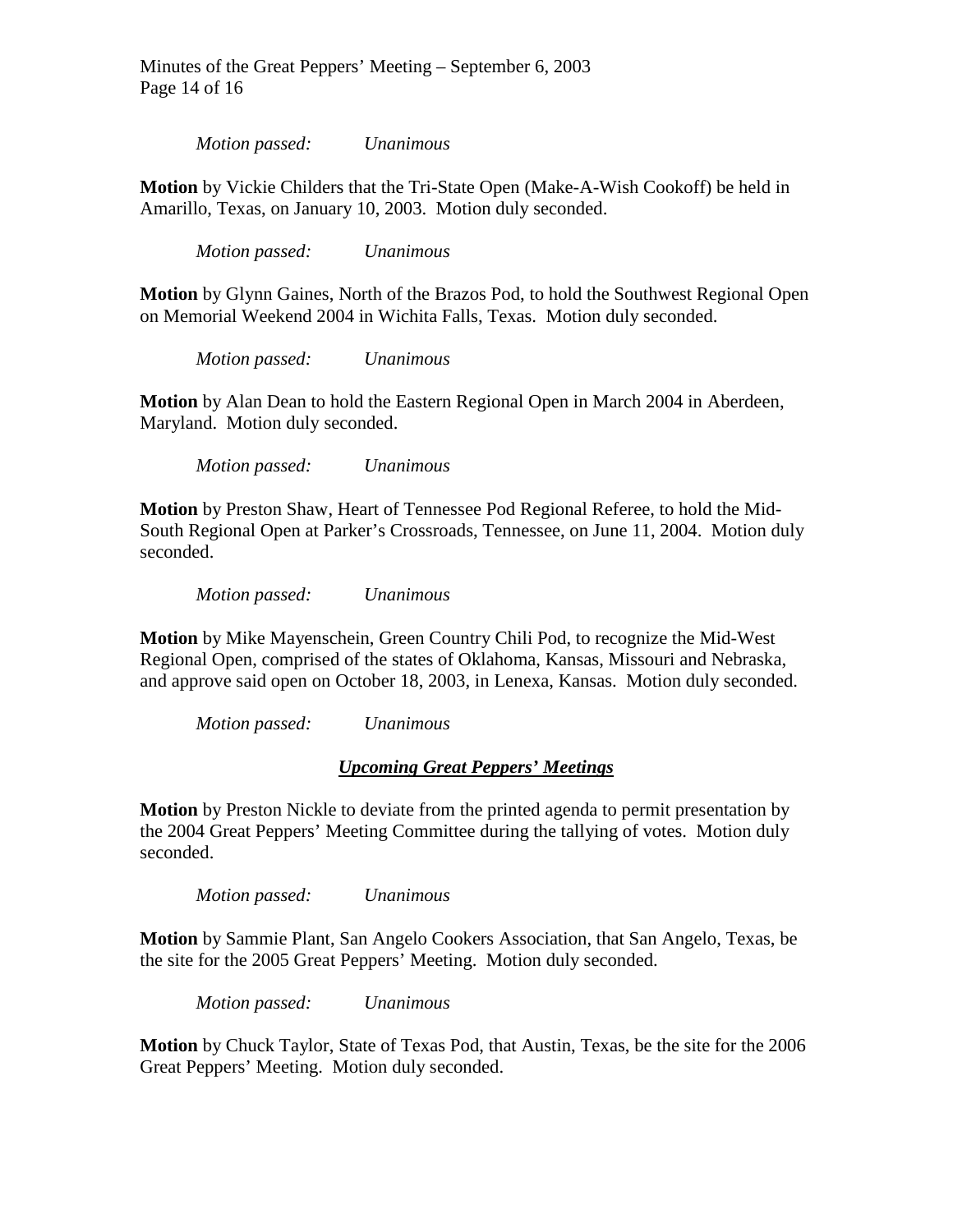Minutes of the Great Peppers' Meeting – September 6, 2003 Page 15 of 16

*Motion passed: Unanimous*

## **ELECTION OF DIRECTORS**

FitzHenry called for the election of Directors.

Alan Dean announced the Great Pepper of the Year is Jerry Dickerson, HOOCH Pod.

For the 2003/2004 CASI year, the following Directors were elected:

A recap of the vote totals:

| Jim Ezell             | 72 |
|-----------------------|----|
| <b>Bill Pierson</b>   | 57 |
| Mikie McGarity        | 49 |
| Mel FitzHenry         | 48 |
| <b>Preston Nickle</b> | 47 |
| Mary Ellen Gillen     | 17 |

A brief recess was called to allow the Board of Directors to elect the 2003-2004 officers.

Mel FitzHenry announced the following officers:

President – Mel FitzHenry Vice President – Jim Ezell Vice President, Ranch Operations – Jimmy Taylor Secretary – Renee Moore Treasurer – Jim Stateczny

## **CALL FOR NEXT REGULARLY SCHEDULED MEETING**

Bo Prewitt presented the Great Peppers' Meeting banner to Susan Dean, representing the 2005 Great Pepper's Meeting Committee.

There being no further business, the meeting, on motion duly made, seconded and carried, was adjourned.

Mel FitzHenry, President

Renee Moore, Secretary